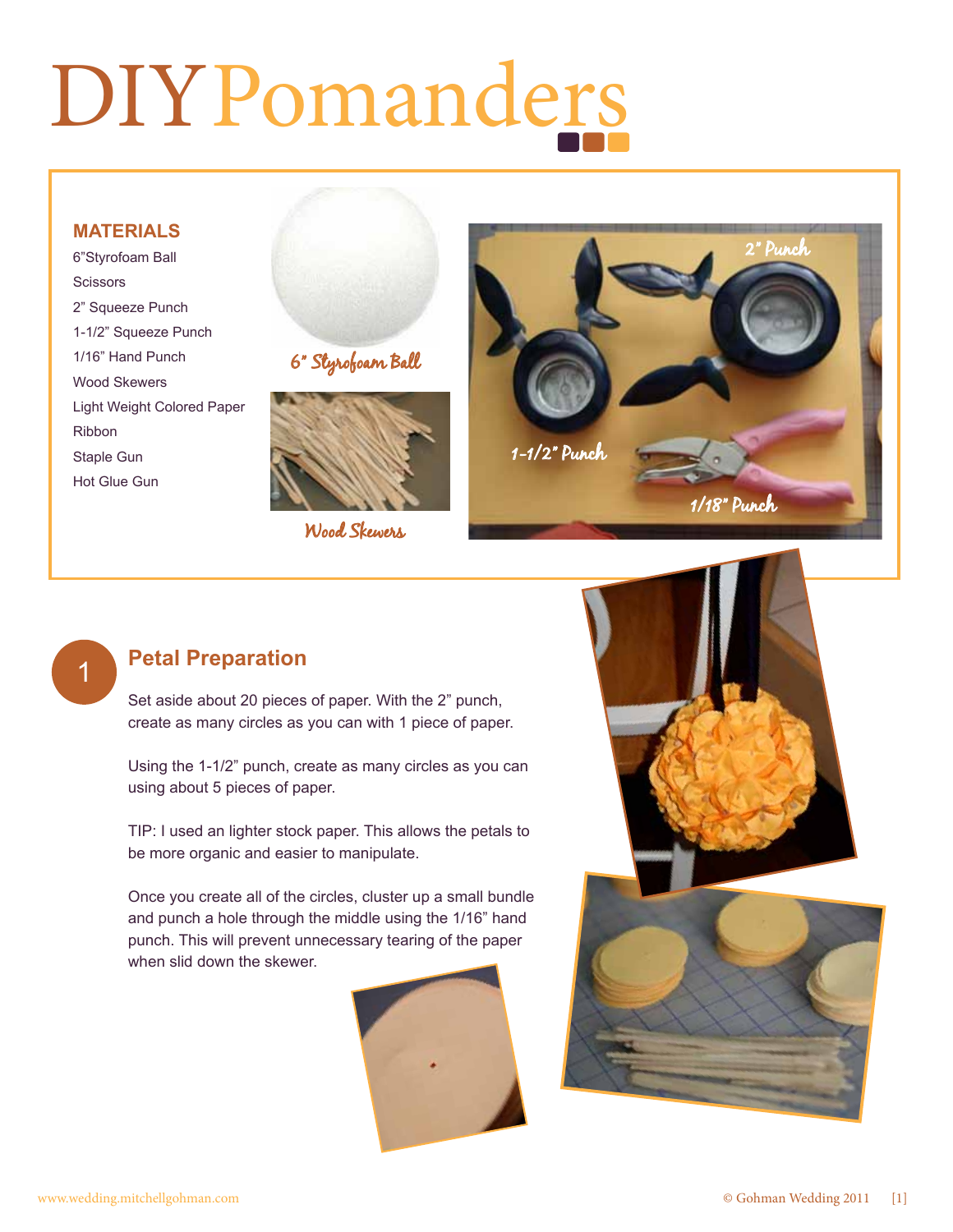## DIYPomanders

2

#### **Forming the Petals**

Once all of the circles are created and punched in the center, begin to form each petal by pinching opposite sides together.

*TIP: I did this before I gathered the petals on the skewer. It helps to shape the flower with ease once clustered.*

Create 2 piles, one of the 2" circles and one of the 1-1/2" circles. Note that the 1-1/2" circles are meant to be the top petal of the flower.



3

#### **Creating the Flower**

For my flowers, used 4 of the 2" circles and 1 of the 1-1/2" circle. I slid the smaller circle on the wood skewer first. That was followed by 4 of the 2" as shown in the image to the right.

*TIP: I created all of my flowers first before I began the next step. It helps with the production process time.*

Some of the flowers needed a little bending once each petal was gathered on the skewer. I did not used glue or tape to secure the petals. The skewer tip worked just fine.